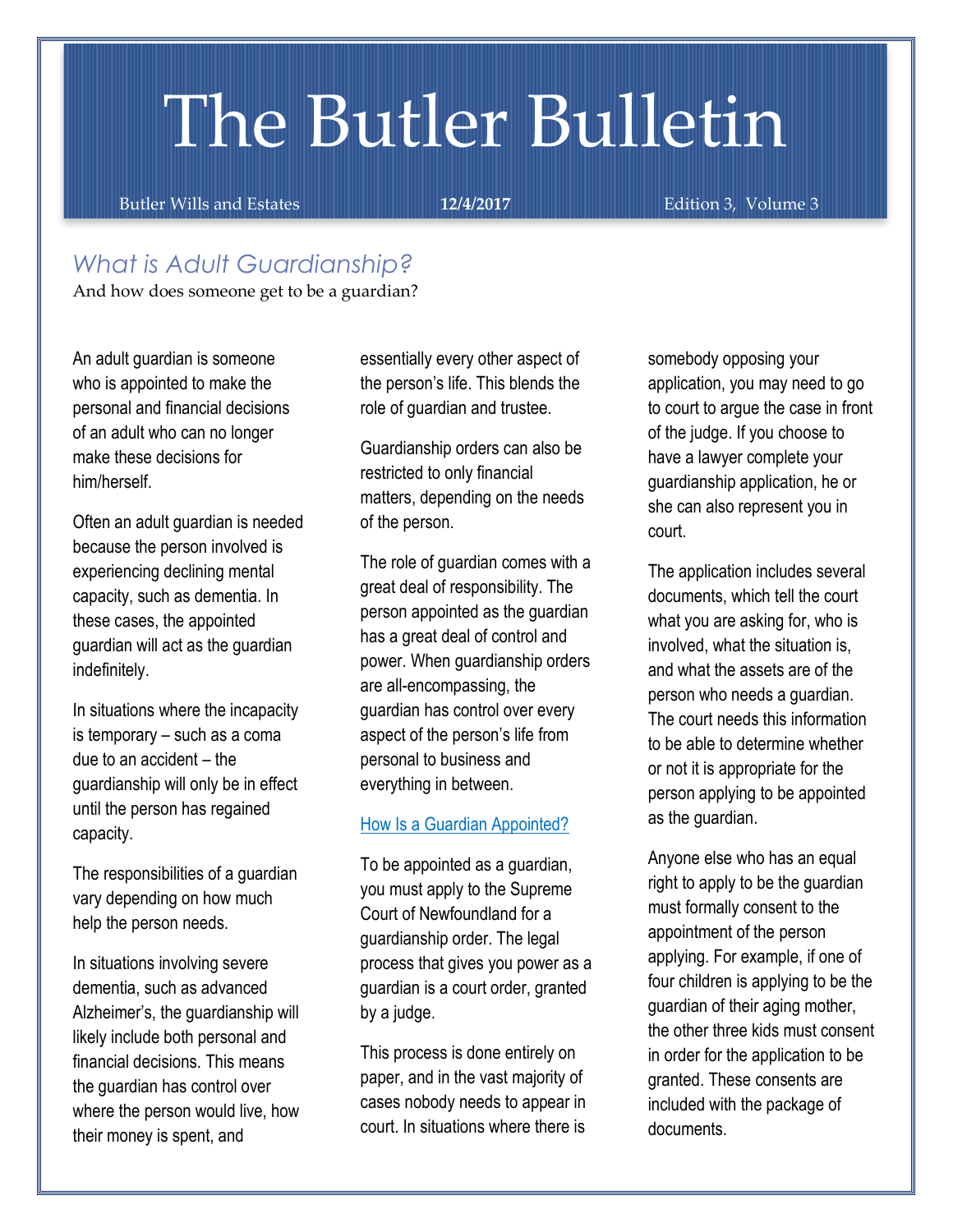#### *The Morbid-Sounding*

#### Can there be multiple administrators for an estate? • • •

When someone passes away without a will, someone else has to apply to be the administrator of the estate. We've talked before about what the options are if there are no adult family members in the province to apply, but what happens if more than one person wants to be the administrator?

In these cases, there can be more than one administrator.

When there are a few people who all want to work together and keep everyone on the same page, having multiple administrators can work really well. It provides a system of checks and balances in that every person is involved in the process, and in every transaction. You can divide up the work for things like making phone calls. When people can't work together, having multiple administrators may not be the best idea.

In most situations, having more of something rather than less is viewed as being more favourable. When it comes to administrators, having several people involved may not be the best option. Each of the administrators must sign everything, and all decisions must be unanimous. While having three sets of eyes on each transaction keeps everybody in check, it also means that three signatures have to be on everything before the estate can progress.

It's like having too many cooks in the kitchen – everyone has an opinion, and this can lead to problems.

Keep in mind there is a maximum of three administrators per estate, just as there can be at most three executors named in a will.

#### *Cleaning Trend*

A popular new fad has taken over Sweden, and it sounds terrifying. Known in Swedish as "dostadning", death cleaning is the process of continually removing the excess items from your home.

Death cleaning involves throwing out the things that clutter up your house, with the end goal of leaving less of a mess behind for others to deal with when you pass away. The cleaning process can start at any time, and continues until the last day you are able to get rid of things.

This doesn't mean you toss everything you don't use on a daily basis. Part of the cleaning involves differentiating between the items that bring you joy and the ones that don't. Anything that has good memories attached is allowed to stay, but anything that has bad memories has to go.

Executors are charged with cleaning out the house of the person who has passed away, and in every case there are items that can't be sold and end up in the garbage. Many items – like linens, old shoes, and kitchen utensils - aren't wanted by the residuary beneficiaries. It is up to the executor to deal with them, and unwanted items often end up in the trash.

The fewer unwanted items there are, the easier the executor's job is. To give death cleaning a try, pick one room in your house that mostly has storage. This could be the garage, basement, attic, or spare bedroom. Make it your goal to go through everything in that room and get rid of the items that don't have good memories.

If you feel wasteful throwing it out, consider donating it. Alternatively, you might be able to sell anything that still has value.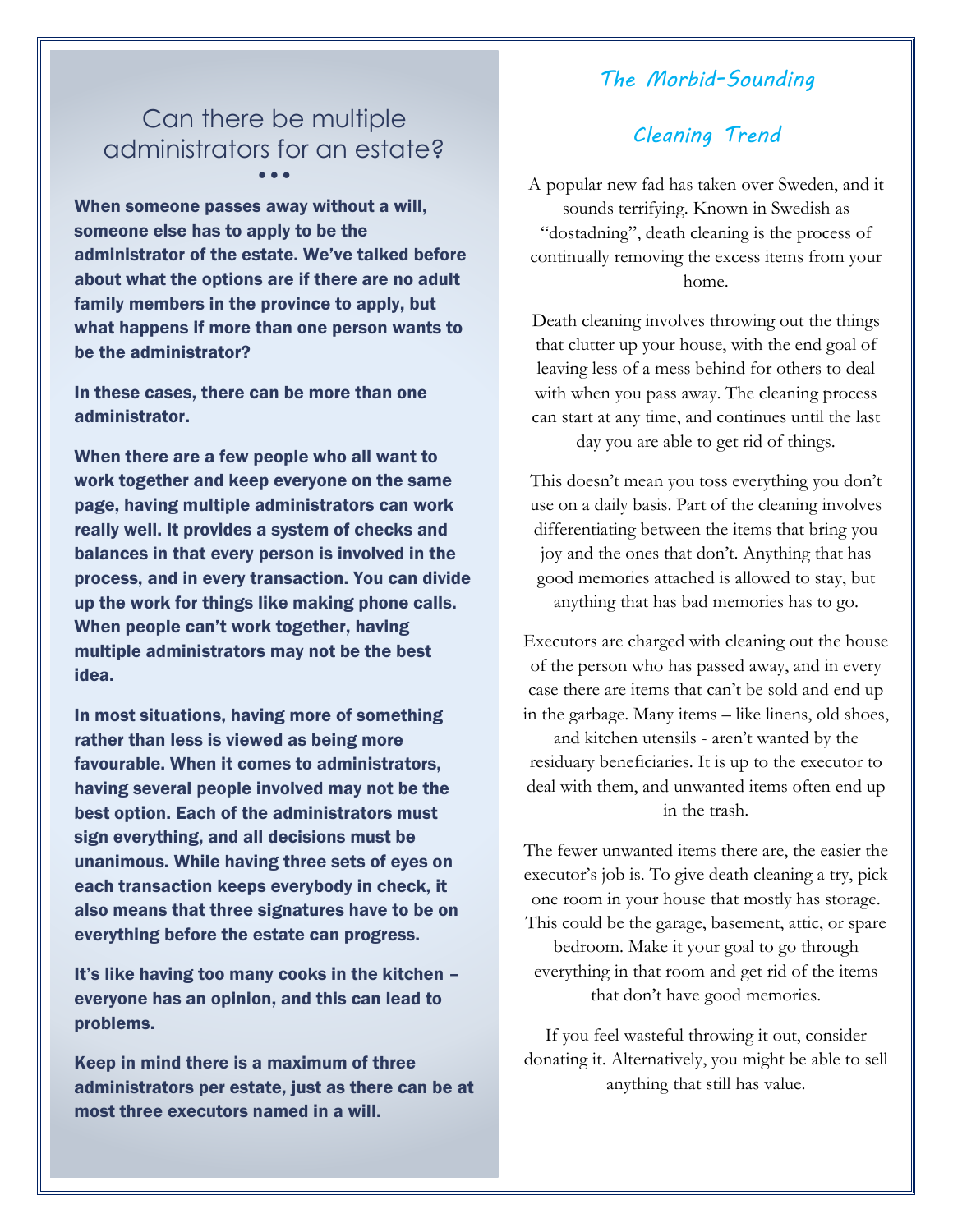#### **Help Us Support Iris Kirby House!**

This year we want to do our part to give back to our community. Many of our clients include charitable gifts in their wills, and we believe in doing what we can to give back to those around us.

According to *Sector Source*, people in the Atlantic provinces provide more donations than the rest of the country, and 84% of Canadians over the age of 15 have donated to one charitable group or another.

For December we've partnered with Orchid & Oak Boutique to provide Iris Kirby House with as many donations as possible.

This organization provides a safe haven for women and children who are experiencing domestic violence.

For more info about Iris Kirby House, visit [www.iriskirbyhouse.ca](http://www.iriskirbyhouse.ca/)



#### **What Should I Donate?**

According to the Iris Kirby House website, there are some items that are needed more than others. These include**:**

> - **Personal care/toiletry items** - **Children's clothing** - **Linens**

- **Non-perishable food items**
	- **Gift coupons**
	- **Bus passes**
- **Gift items for women/children**
	- **School supplies**

Please drop off your items at our office in the Hamlyn Road Plaza (just off Topsail Road, beside the Village Mall). You can donate anonymously, or sign our donors board.

*If you'd like to donate financially, please visit the Iris Kirby House website to donate to the organization directly.* 

We will be dropping off all donations at Iris Kirby House the afternoon of Thursday, December 21.

# Charitable Giving in Your Will

Leaving items or money to a charity in your will is fairly common. Some of our clients have a close connection to a specific charity due to personal or family experiences, and some jut want to support a cause they believe in. Planned giving comes in many forms, but leaving bequests of money and items is the most popular. If you are considering leaving money to a charity or program, consider what you would want that money to be used for. For example, do you want to fund a one-time expenditure, or would you prefer to set up an ongoing scholarship?

If you like the idea of planned giving but you aren't sure which charity to include, try thinking about the groups that are in your community. Many of our clients are animal lovers, and want to include the local SPCA in their wills. Others want to support the Janeway Children's Hospital, or Memorial University.

There are a ton of resources for finding out more about planned giving. For a listing of fundraising organizations in Canada, visit [www.donorsguide.ca](http://www.donorsguide.ca/) and view the 2017-2018 Canadian Donor's Guide. To leave a legacy at Memorial University, reach out to Catherine Barrett at [legacy@mun.ca.](mailto:legacy@mun.ca)